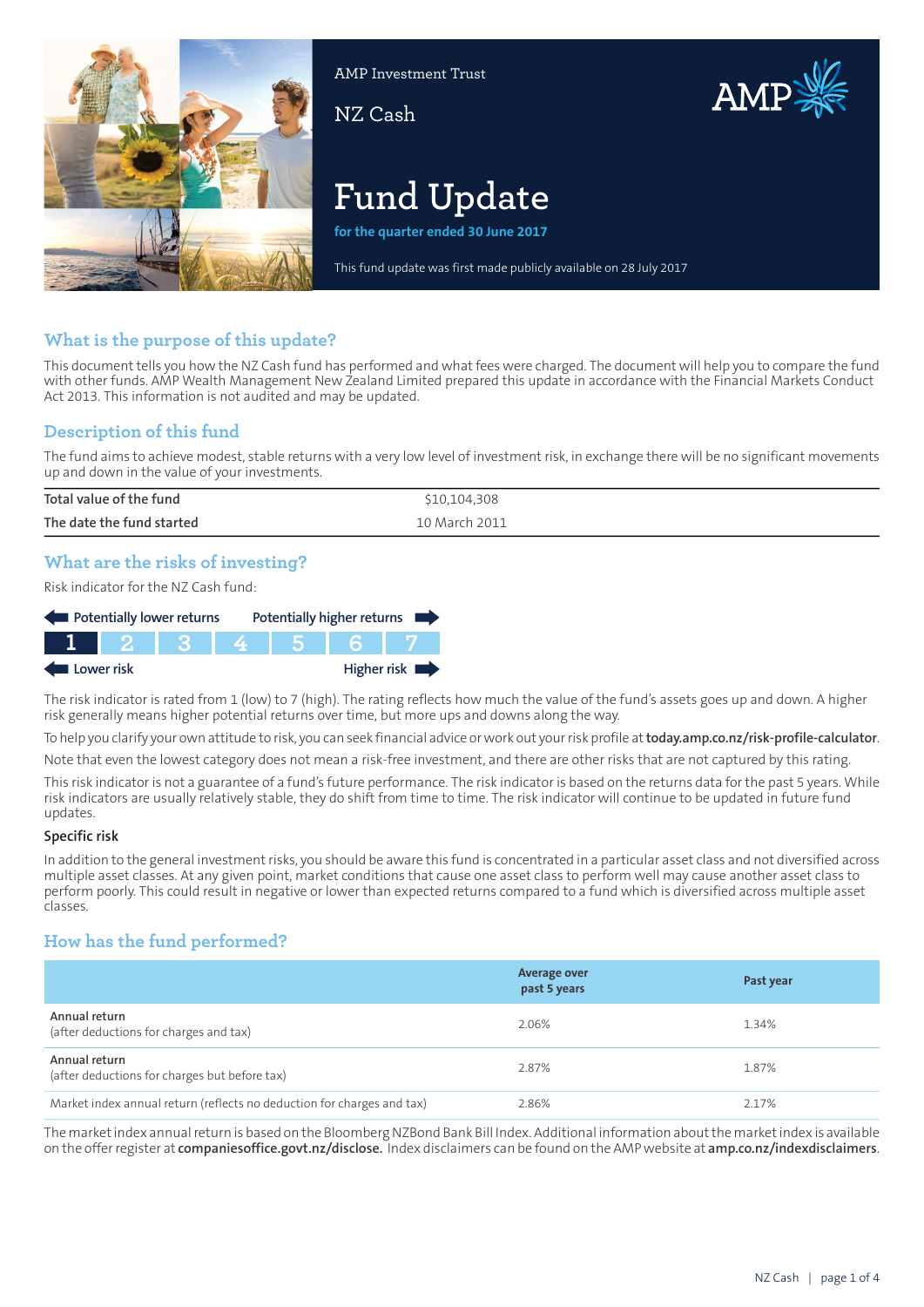#### **Annual return graph**



This shows the return afterfund charges and tax for each year ending 31 March since the fund started. The last bar shows the average annual return since the fund started, up to 30 June 2017.

**Important:** This does not tell you how the fund will perform in the future.

Returns in this update are after tax at the highest prescribed investor rate (PIR) of tax for an individual New Zealand resident. Your tax may be lower.

# **What fees are investors charged?**

Investors in the NZ Cash fund are charged fund charges. In the year to 31 March 2017 these were:

|                                             | % of net asset value                                                     |
|---------------------------------------------|--------------------------------------------------------------------------|
| Total fund charges                          | $0.65\%$ *                                                               |
| Which are made up of -                      |                                                                          |
| Total management and administration charges | 0.65%                                                                    |
| Including -                                 |                                                                          |
| Manager's basic fee                         | 0.30%                                                                    |
| Other management and administration charges | 0.35%                                                                    |
| Total performance-based fees                | $0.00\%$                                                                 |
| <b>Other charges</b>                        | Dollar amount per investor or description<br>of how charge is calculated |
| <b>NIL</b>                                  |                                                                          |

\* Based on a decrease in regulatory and administration costs and expenses, the Manager estimates that the total fund charges for the next scheme year will be 0.60% of the net asset value.

Investors may also be charged individual action fees for specific actions or decisions (for example, for withdrawing from or switching funds). See the 'fees and other charges' document on the entry relating to the offer of interests in the AMP Investment Trust maintained on the offer register (**[companiesoffice.govt.nz/disclose](http://companiesoffice.govt.nz/disclose)**) for more information about those fees.

Small differences in fees and charges can have a big impact on your investment over the long term.

# **Example of how this applies to an investor**

Craig had \$10,000 in the fund at the start of the year and did not make any further contributions. At the end of the year, Craig received a return after fund charges were deducted of \$134.00 (that is 1.34% of his initial \$10,000). Craig also paid \$0.00 in other charges. This gives Craig a total return after tax of \$134.00 for the year.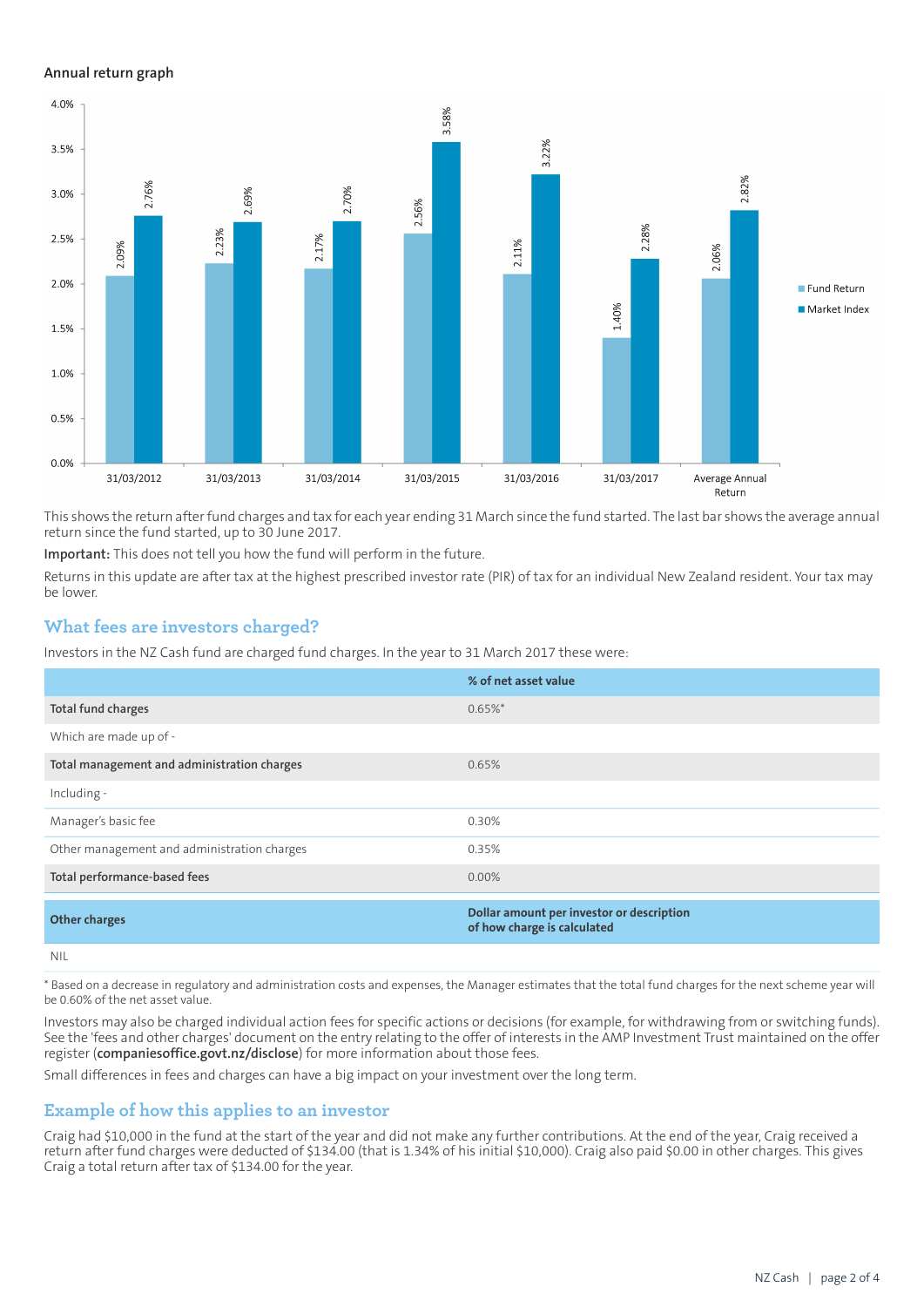# **What does the fund invest in?**

# **Actual investment mix<sup>1</sup>**

This shows the types of assets that the fund invests in.



### **Target investment mix**

This shows the mix of assets that the fund generally intends to invest in.

| <b>Asset Type</b>            | <b>Allocation</b> |
|------------------------------|-------------------|
| Cash and cash equivalents    | 100.00%           |
| New Zealand fixed interest   | $0.00\%$          |
| International fixed interest | 0.00%             |
| Australasian equities        | 0.00%             |
| International equities       | 0.00%             |
| Listed property              | 0.00%             |
| Unlisted property            | 0.00%             |
| Commodities                  | 0.00%             |
| Other                        | 0.00%             |

# **Top 10 investments<sup>1</sup>**

|    | <b>Name</b>                                             | Percentage<br>of fund<br>net assets | <b>Asset Type</b>         | Country     | <b>Credit rating</b><br>(if applicable) |
|----|---------------------------------------------------------|-------------------------------------|---------------------------|-------------|-----------------------------------------|
| 1  | Call Account (Westpac Banking Corporation Advance Acct) | 27.94%                              | Cash and cash equivalents | New Zealand | $A-1+$                                  |
| 2  | Call Account (ANZ 32 Day Constant Maturity Date)        | 11.68%                              | Cash and cash equivalents | New Zealand | $A-1+$                                  |
| 3  | Call Account (Rabobank Advance Account NZD)             | 7.19%                               | Cash and cash equivalents | New Zealand | $A-1$                                   |
| 4  | ASB Bank Ltd note maturing 22 Dec 17                    | 3.97%                               | Cash and cash equivalents | New Zealand | $A-1+$                                  |
| 5  | ASB Bank Ltd note maturing 01 Sep 17                    | 3.83%                               | Cash and cash equivalents | New Zealand | $A-1+$                                  |
| 6  | Bank of New Zealand bond maturing 26 Apr 18             | 2.17%                               | Cash and cash equivalents | New Zealand | $AA-$                                   |
| 7  | Bank of New Zealand bond maturing 26 Feb 18             | 2.10%                               | Cash and cash equivalents | New Zealand | $AA-$                                   |
| 8  | ASB Bank Ltd note maturing 11 Aug 17                    | 1.65%                               | Cash and cash equivalents | New Zealand | $A-1+$                                  |
| 9  | ANZ Bank New Zealand Ltd bond maturing 01 Dec 17        | 1.65%                               | Cash and cash equivalents | New Zealand | $AA-$                                   |
| 10 | Deposit with Kiwibank Ltd NZ maturing 05 Feb 18         | 1.28%                               | Cash and cash equivalents | New Zealand | $A-1$                                   |

The top 10 investments make up 63.46% of the fund.